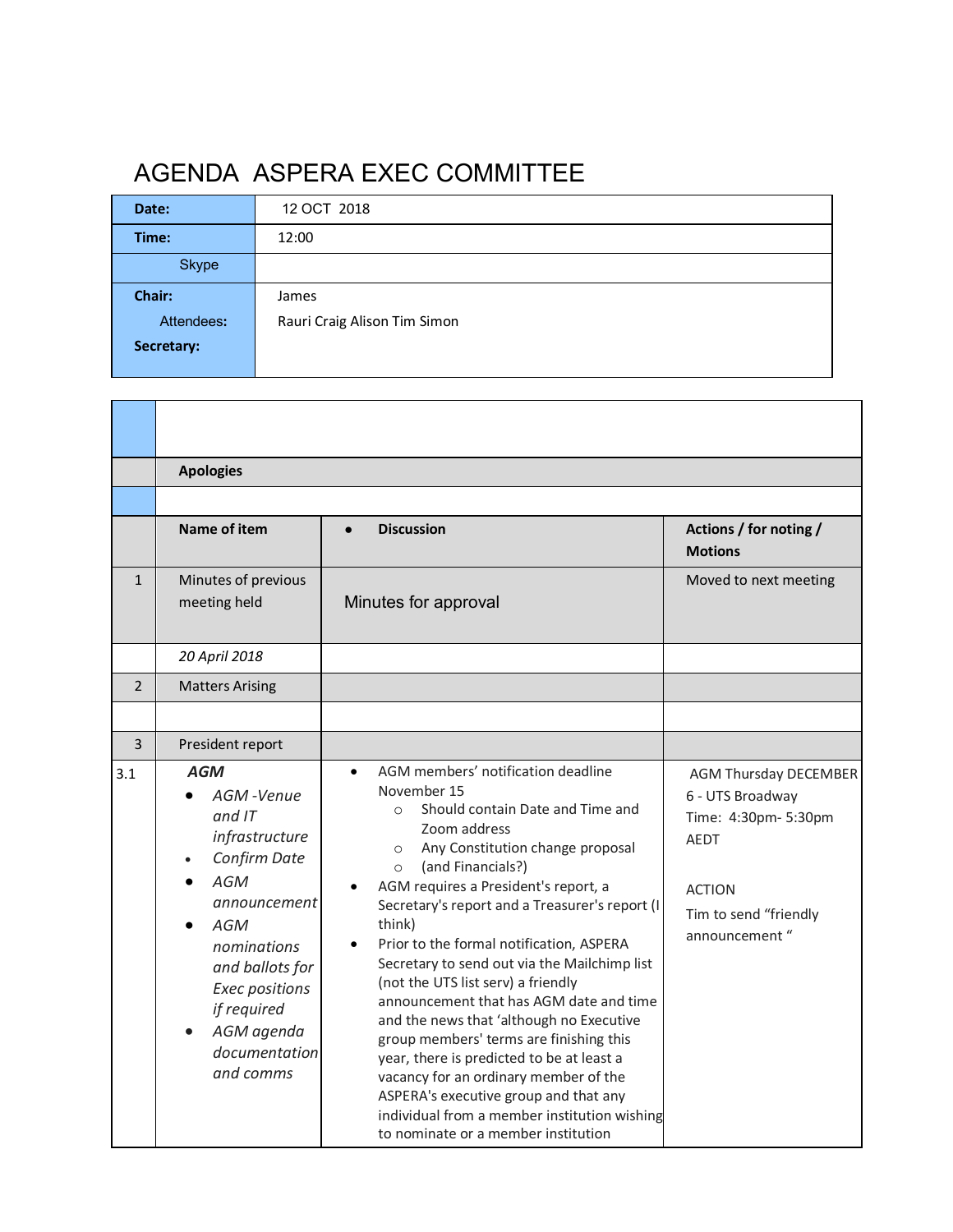|     |                                                                                          | intending to vote for new office bearers<br>must attend the meeting either on campus<br>at UTS or via the Zoom meeting portal<br>details of which will be made in mid-<br>November'. -- This should go out by October<br>19.<br>James is away from November 8 - 27 so<br>aiming to get Constitution amendment<br>proposal to comms-ready status before<br>then.                                                                                            |                                                                                |
|-----|------------------------------------------------------------------------------------------|------------------------------------------------------------------------------------------------------------------------------------------------------------------------------------------------------------------------------------------------------------------------------------------------------------------------------------------------------------------------------------------------------------------------------------------------------------|--------------------------------------------------------------------------------|
| 3.2 | <b>Exec Working Bee-</b><br>Sydney December 6-<br>Agenda                                 | <b>WORKING BEE Thursday DECEMBER 6 - UTS</b><br>Broadway<br>Time: TBC at our ZOOM call but likely 9:30am<br>sharp, finishing at 4:00pm?<br>James to circulate a draft agenda for the<br>working bee from items discussed at<br>yesterday's meeting. Attaching exec<br>member names to each item for pre-<br>work/prep.                                                                                                                                     |                                                                                |
| 3.3 |                                                                                          | Working Bee agenda Item<br>Alison suggested to the committee that<br>ASPERA make a representation to<br>government re the current state of the HE<br>sector as it pertains to Screen Production,<br>Education and Research . There was a<br>question as to whether tis was a job best left<br>to the DDCA. ACTION James is to enquire<br>and report back.<br>Decided that this could be added to the list<br>of topics for the Working Bee<br>See ITEM 7.2 | <b>ACTION James is to</b><br>enquire and report back                           |
|     |                                                                                          |                                                                                                                                                                                                                                                                                                                                                                                                                                                            |                                                                                |
| 4   | <b>Education Report</b>                                                                  |                                                                                                                                                                                                                                                                                                                                                                                                                                                            |                                                                                |
| 4.1 | <b>Teaching and Learning</b><br>discussion board and<br>subcommittee' proposal<br>update | Ruari and Tim informed the committee as to<br>what stage the discussion board is up to.<br>Rauri reminded the committee that he will most<br>likely be leaving the executive at the next AGM                                                                                                                                                                                                                                                               | Rauri and Tim to develop a<br>further provocation for the<br>discussion board. |
| 5   | Research                                                                                 |                                                                                                                                                                                                                                                                                                                                                                                                                                                            |                                                                                |
| 5.1 | Research SC chair<br>update                                                              | Craig updated the committee on<br>the Research Quality Output project noting a<br>change made to dissociate the publication from<br>an unsavory film festival<br>The Screen Production Research Handbook                                                                                                                                                                                                                                                   |                                                                                |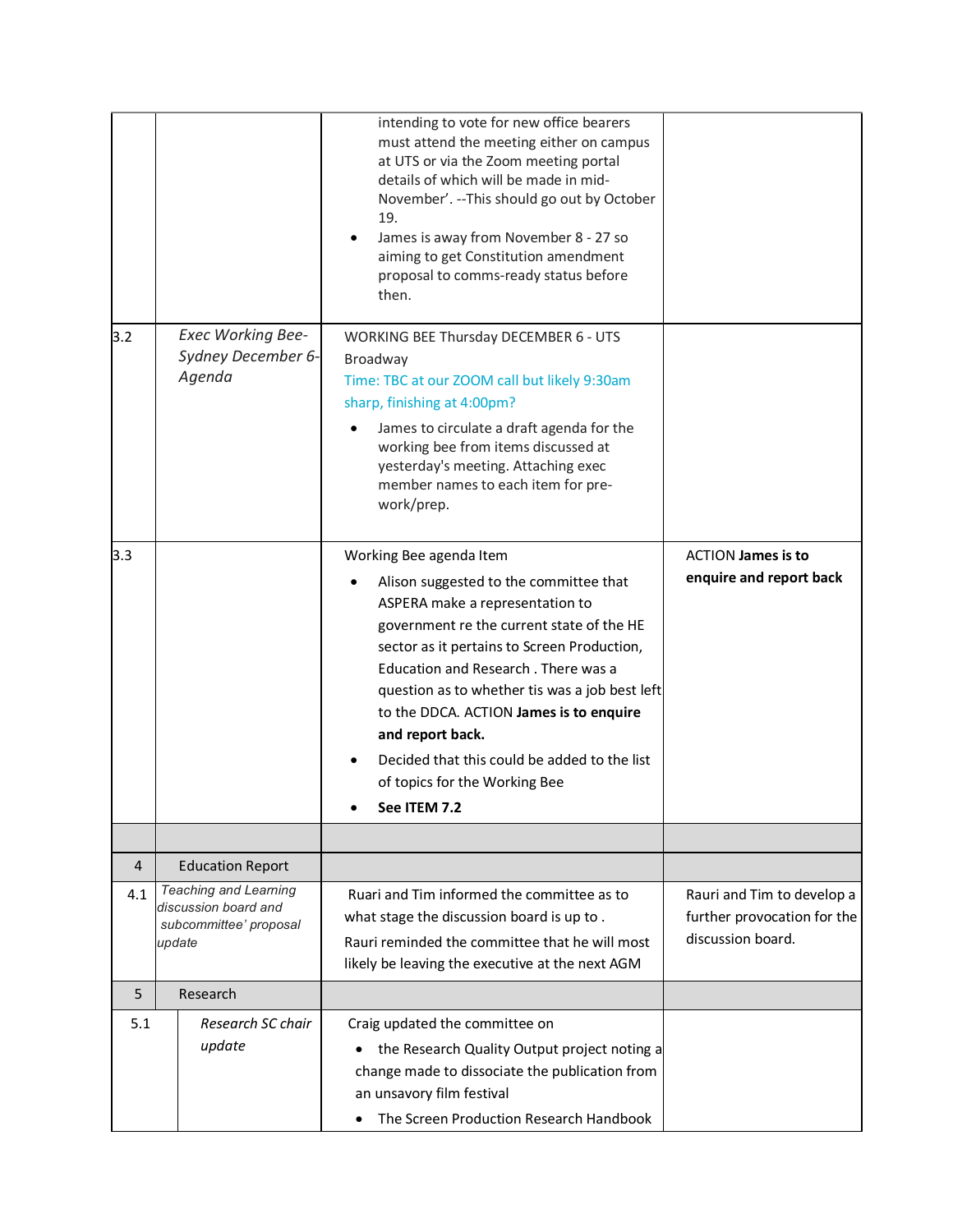|                                                       |                              | is scheduled for publication at the end of 2019                                                                                                                                                                                                                                                                                                                                                                                                                                                                                                                             |                                                                                                                               |
|-------------------------------------------------------|------------------------------|-----------------------------------------------------------------------------------------------------------------------------------------------------------------------------------------------------------------------------------------------------------------------------------------------------------------------------------------------------------------------------------------------------------------------------------------------------------------------------------------------------------------------------------------------------------------------------|-------------------------------------------------------------------------------------------------------------------------------|
| 5.2<br>Sightlines<br>Conference and<br>Journal update |                              | Craig flagged<br>a possible relationship with publisher<br>Palgrave /McMillan to produce an online journal<br>for Sightlines. Committee was encouraging and<br>urged Craig to pursue further<br>Patrick Kelly at RMIT has offered to host<br>Sightlines in 2019. This led to a discussion re<br>the ASPERA involvement in the sightlines<br>symposium.<br>Decided that there should be a<br>$\circ$<br>clear understanding that<br>ASPERA has no financial<br>commitment to any Sightlines<br>Symposium host.                                                               | <b>ACTIN Craig to contact</b><br>Patrick Kelly at RMIT re<br>proposal for the Sightlines<br>Symposium.                        |
| 6                                                     | Treasurer                    |                                                                                                                                                                                                                                                                                                                                                                                                                                                                                                                                                                             |                                                                                                                               |
| 6.1                                                   | 2 year budget<br>development | No Discussion                                                                                                                                                                                                                                                                                                                                                                                                                                                                                                                                                               |                                                                                                                               |
| $6.2$                                                 | Financials                   | Detailedstatement of income & expenditure<br>for the year ended June 30<br>Balance Sheet as at June 2018<br>Simon drew the committee's attention to<br>an error in the Detailed Statement of<br>expenditure in which the AGM and<br>Conference expenditure lines had been<br>transposed.<br>Discussion re the breakdown of<br>expenditure in the Conference<br>contribution line.<br><b>ACTION:Simon to add a new</b><br>$\circ$<br>line to describe post<br>conference publication costs<br><b>ACTION: Simon to distribute</b><br>$\circ$<br>acounts prior to next meeting |                                                                                                                               |
| 6.3                                                   |                              |                                                                                                                                                                                                                                                                                                                                                                                                                                                                                                                                                                             | <b>MOTION John</b><br>Cummings to be removed<br>as signatory to the<br><b>ASPERA Bank Account</b><br><b>PASSED</b><br>1 James |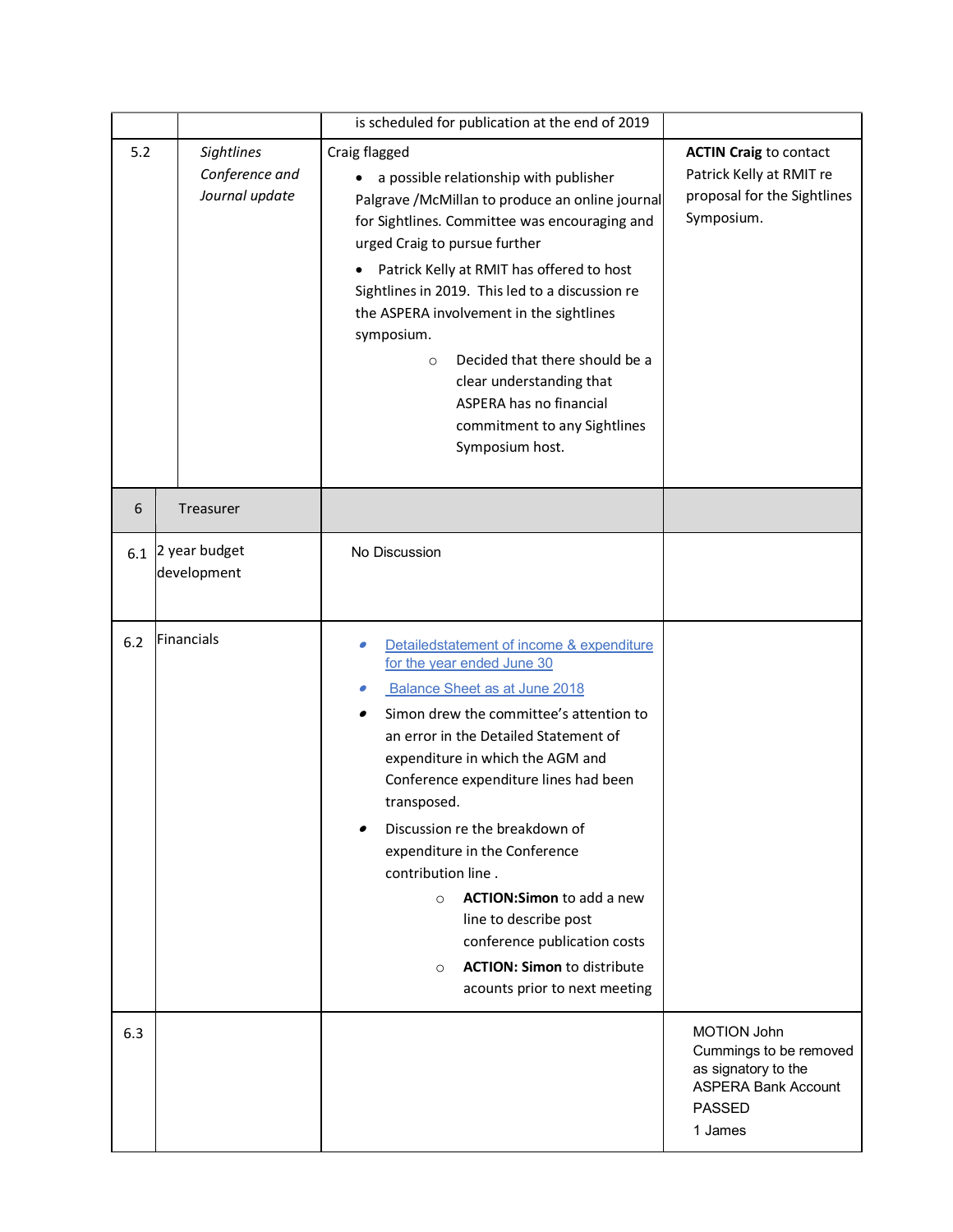|                |                                             |                                                                                                                                                                                     | 2 Alison                |
|----------------|---------------------------------------------|-------------------------------------------------------------------------------------------------------------------------------------------------------------------------------------|-------------------------|
| $\overline{7}$ | Other business                              |                                                                                                                                                                                     |                         |
| 7.1            | <b>Institutional Member</b><br>Contact List | James asked for an update re Institutional Member<br>Contact List. Alison was able to report that the list<br>was in the process of being compiled                                  |                         |
| 7.2            |                                             | Change to Financial Year Tim asked the committee to identify an difficulties<br>with changing the financial year so as to enable the<br>AGM to take place at the annual conference. | Add to WORKING BEE list |
| 8              | <b>Next Meeting:</b>                        |                                                                                                                                                                                     |                         |
|                |                                             | NEXT ASPERA Exec Meeting is<br>Wednesday November 7 from 12-2pm<br>AFDT-<br>via ZOOM hosted by UTS as a<br>$\circ$<br>trial for the AGM. Susan/Craig to<br>send URL prior           |                         |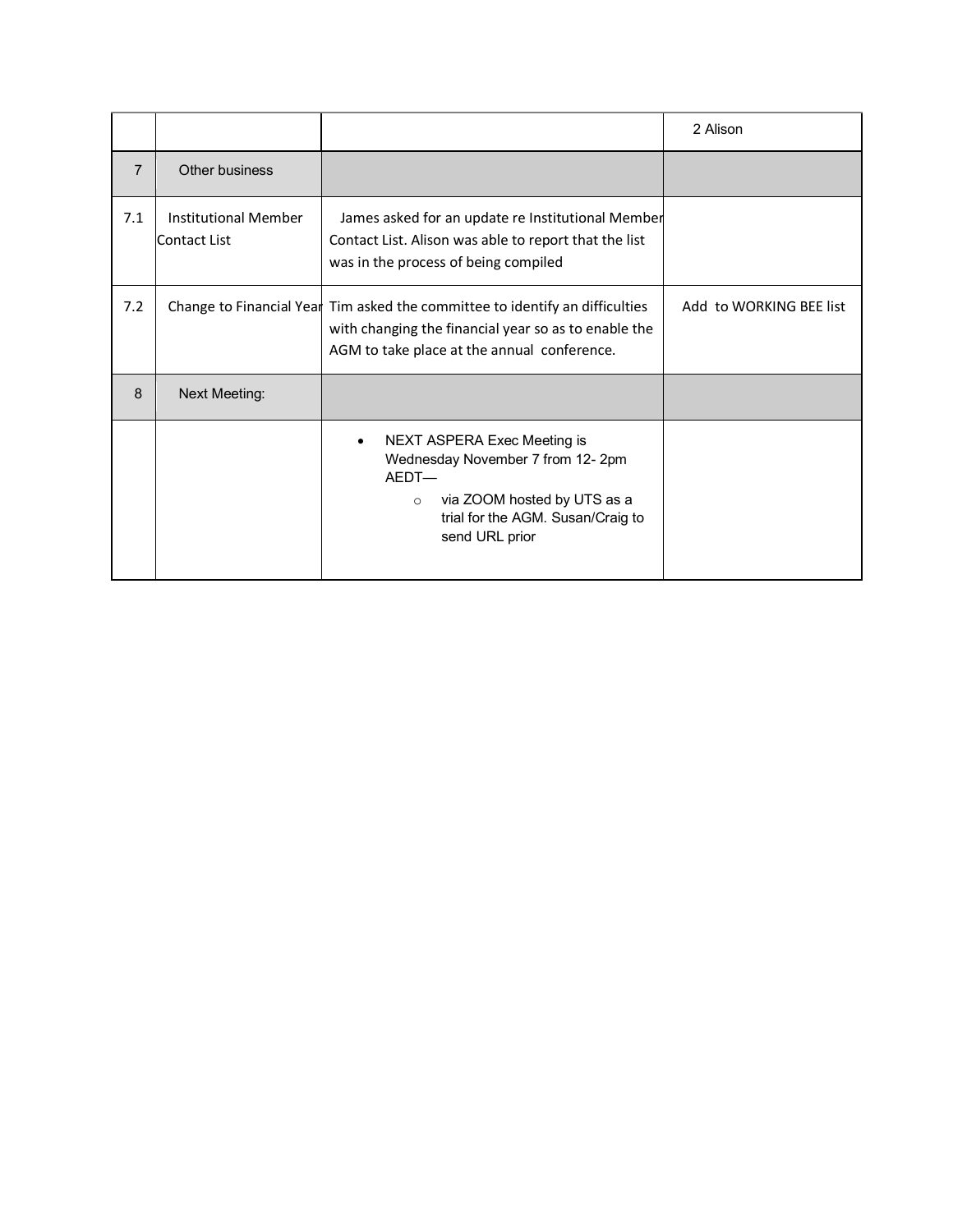Detailedstatement

| ended June 30                        |                |          |          |
|--------------------------------------|----------------|----------|----------|
|                                      | 2018           | 2017     | 2016     |
|                                      | \$             | \$       | \$       |
| <b>Revenue</b>                       |                |          |          |
| Members fees                         | 10,400         | 10,200   | 9,000    |
| Interest received other corporations | 14             | 174      | 146      |
| <b>Total revenue</b>                 | 10,414         | 10,374   | 9,146    |
| <b>Expenses</b>                      |                |          |          |
| <b>Bank</b> fees                     | $\Omega$       | $\Omega$ | 3        |
| Interest paid other corporations     | 0              | 0        | 1        |
| Internet & web expenses              | 1342           | 476      | 5        |
| Postage                              | 0              | 0        | 54       |
| Seed funding project                 | 0              | 0        | 2,750    |
| Executive "Working Bee"              | 0              | 2,238    | 2,483    |
| <b>AGM</b> Expenses                  | 3300           | 3,596    | 5,608    |
| Annual conference contribution       | 298            | 0        | $\Omega$ |
| Memberships                          | 500            | 500      | 1,265    |
| Research sub-committee costs         | $\overline{0}$ | 1,848    | 3,702    |
| <b>Total expenses</b>                | 6,689          | 8,659    | 15,872   |
| Surplus/(deficit) for the year       | 3,724          | 1,715    | (6,726)  |

**ASPERA Detailed statement of income & expenditure for the year**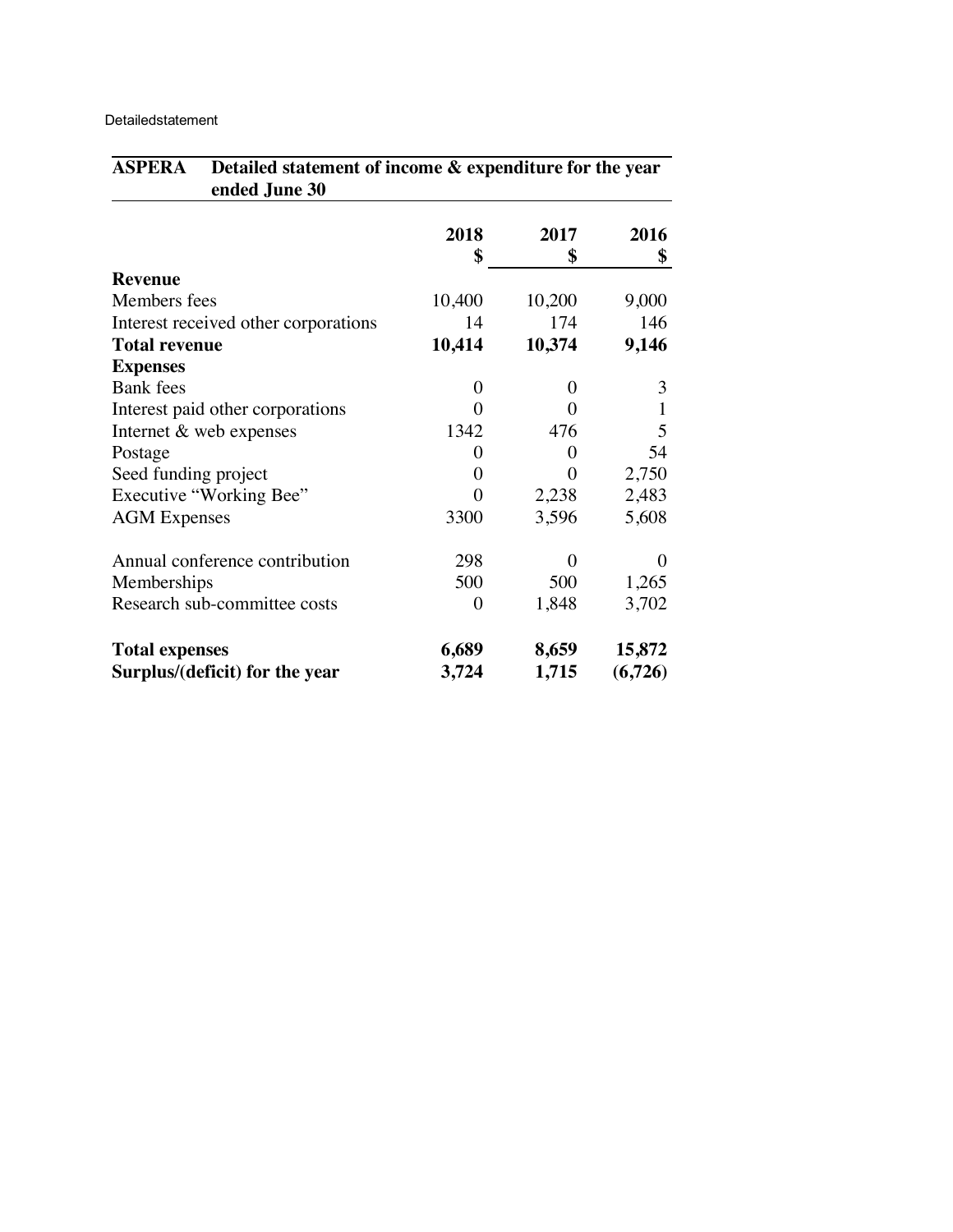## **Balance Sheet as at June 30**

## **Balance Sheet as at June 30**

|                                  | \$             | \$             | \$             |
|----------------------------------|----------------|----------------|----------------|
|                                  | 2018           | 2017           | 2016           |
| <b>Current Assets</b>            |                |                |                |
| Cash at bank and on deposit      | 11,063         | 13,811         | 21,952         |
| Other assets                     | $\overline{0}$ | $\overline{0}$ | $\overline{0}$ |
| <b>Total assets</b>              | 11,063         | 13,811         | 21,952         |
| <b>Current Liabilities</b>       |                |                |                |
| Members fees received in advance | $\theta$       |                | 2,600 9,000    |
| Amounts payable                  | $\theta$       | 3,871          | 7,328          |
| <b>Total liabilities</b>         | $\theta$       | 6,471          | 16,328         |
| <b>Net assets</b>                | 11,063         | 7,339          | 5,624          |
| <b>Members Funds</b>             |                |                |                |
| <b>Accumulated funds</b>         | 11,063         | 7,339          | 5,624          |
| <b>Members accumulated funds</b> | 11,063         | 7,339          | 5,624          |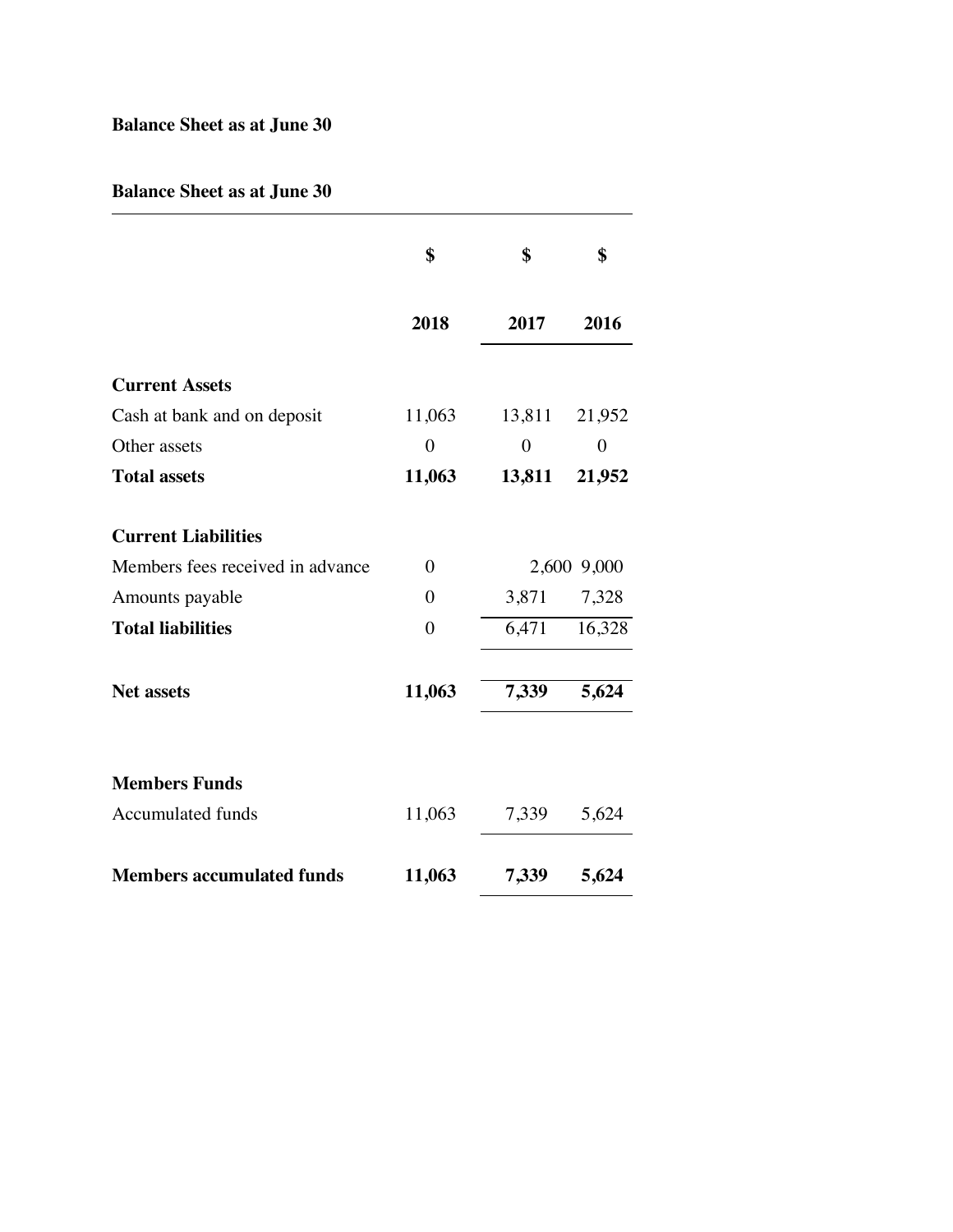Minutes for approval

## Minutes ASPERA EXEC COMMITTEE

| Date:        | 31 AUG 2018                   |
|--------------|-------------------------------|
| Time:        | 13:00                         |
| <b>Skype</b> |                               |
| Chair:       | James                         |
| Attendees:   | Bettina, Craig, Alison, Simon |
| Secretary:   | Tim                           |
|              |                               |

|                | <b>Apologies</b>                    |                                           |                                               |  |
|----------------|-------------------------------------|-------------------------------------------|-----------------------------------------------|--|
|                | Ruari                               |                                           |                                               |  |
|                | Bettina left at 2:00                |                                           |                                               |  |
|                | Tim Left at 2:10                    |                                           |                                               |  |
|                | Name of item                        | <b>Discussion</b><br>$\bullet$            | For (noting, approval,<br>discussion, action) |  |
| $\mathbf{1}$   | Minutes of previous meeting<br>held |                                           |                                               |  |
|                | 14 June 2018                        | Approved subject to minor changes         | 1 James                                       |  |
|                |                                     |                                           | 2 Alison                                      |  |
| $\mathcal{P}$  | <b>Matters Arising</b>              |                                           | For noting /discussion                        |  |
|                |                                     |                                           |                                               |  |
| $\overline{3}$ | President report                    |                                           |                                               |  |
| 3.1            | - AGM 2018-19- venue, dates         | Discussion around:                        |                                               |  |
|                |                                     | Venue                                     |                                               |  |
|                |                                     | Dates                                     |                                               |  |
|                |                                     | The cost of virtual                       |                                               |  |
|                |                                     | attendance.                               |                                               |  |
| 3.2            | Exec working bee                    | Considered for tie in with AGM            |                                               |  |
|                |                                     | Possible dates after 24 Nov               |                                               |  |
| $\overline{4}$ | Conference Report                   |                                           |                                               |  |
| 4.1            | Call for Conference Hosting 2019    | <b>Error! Reference source not found.</b> | Simon to talk to                              |  |
|                | and 2020                            | Discussion around                         | Newcastle Uni re AGM                          |  |
|                |                                     | the timing and content of an<br>$\bullet$ | Craig to talk to Bettina                      |  |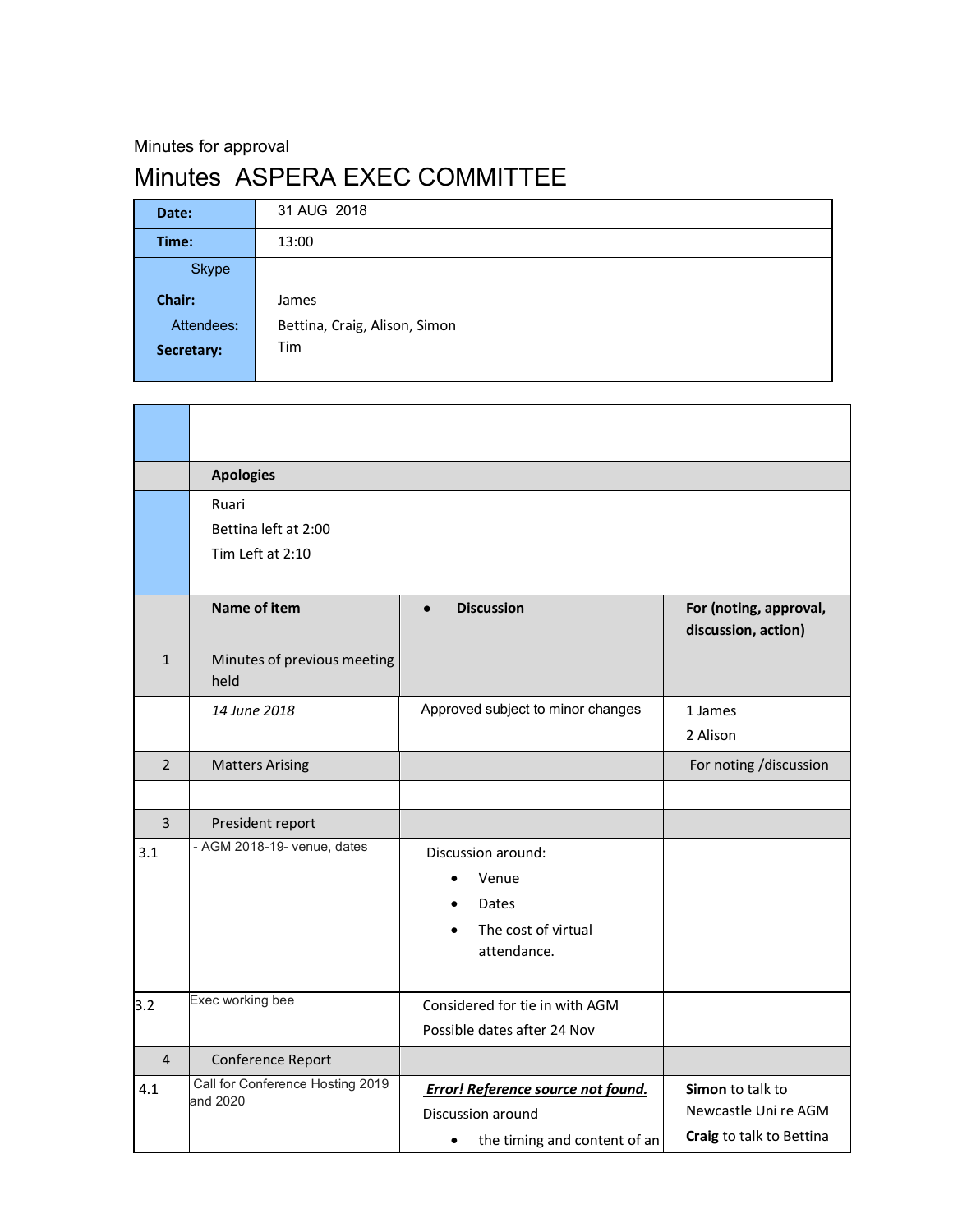|     |                                               | <b>EOI</b>                                                                                                                                                                                                                                                                                                                                                                                                                                                                                                                                                                                                                                          | and UTS re AGM                                                         |
|-----|-----------------------------------------------|-----------------------------------------------------------------------------------------------------------------------------------------------------------------------------------------------------------------------------------------------------------------------------------------------------------------------------------------------------------------------------------------------------------------------------------------------------------------------------------------------------------------------------------------------------------------------------------------------------------------------------------------------------|------------------------------------------------------------------------|
|     |                                               | should there be a single Host<br>/ ASPERA Agreement or<br>options                                                                                                                                                                                                                                                                                                                                                                                                                                                                                                                                                                                   |                                                                        |
|     |                                               | possible venues                                                                                                                                                                                                                                                                                                                                                                                                                                                                                                                                                                                                                                     |                                                                        |
|     |                                               | Simon noted that an AGM may be<br>very procedural with a limited<br>purpose.<br>James suggested a narrow cast EOI                                                                                                                                                                                                                                                                                                                                                                                                                                                                                                                                   |                                                                        |
|     |                                               | for the AGM host                                                                                                                                                                                                                                                                                                                                                                                                                                                                                                                                                                                                                                    |                                                                        |
| 4.2 | 2018 Post-Conference report -<br>event        | James referred to Nicolette's report.<br>Noted that it was useful feedback for<br>future conference organisers.<br>Short discussion about catering<br>numbers always being uncertain and<br>that numbers should be a last-minute<br>consideration.<br>Short discussion of the advisability of<br>early bird discounts to help with<br>catering uncertainty.<br>Further discussion of the ASPERA /<br>Conference relationship.<br>James noted and Tim<br>$\bullet$<br>confirmed that the<br>Constitution requires<br>ASPERA delegate comps.<br>Craig suggested that ASPERA<br>provide the float whilst the<br>Conference Convener<br>invoices ASPERA |                                                                        |
| 4.3 | 2018 Post-Conference report -<br>publications | TIM (SECRETARY) LEFT THE MEETING<br>Simon continues the minutes<br>CRAIG: Most revised papers now in.<br>Team to look at them over the next 2<br>weeks. There are approx 16, too many<br>for Refractory (max 10), so the team is<br>looking at how to give everyone a<br>publication opportunity.                                                                                                                                                                                                                                                                                                                                                   |                                                                        |
| 5   | <b>Education Report</b>                       |                                                                                                                                                                                                                                                                                                                                                                                                                                                                                                                                                                                                                                                     |                                                                        |
| 5.1 | Teaching and Learning Sub-<br>Committee       |                                                                                                                                                                                                                                                                                                                                                                                                                                                                                                                                                                                                                                                     | ACTION: Tim to pull<br>together a summary of the<br>online discussion. |
| 6   | Research                                      |                                                                                                                                                                                                                                                                                                                                                                                                                                                                                                                                                                                                                                                     |                                                                        |